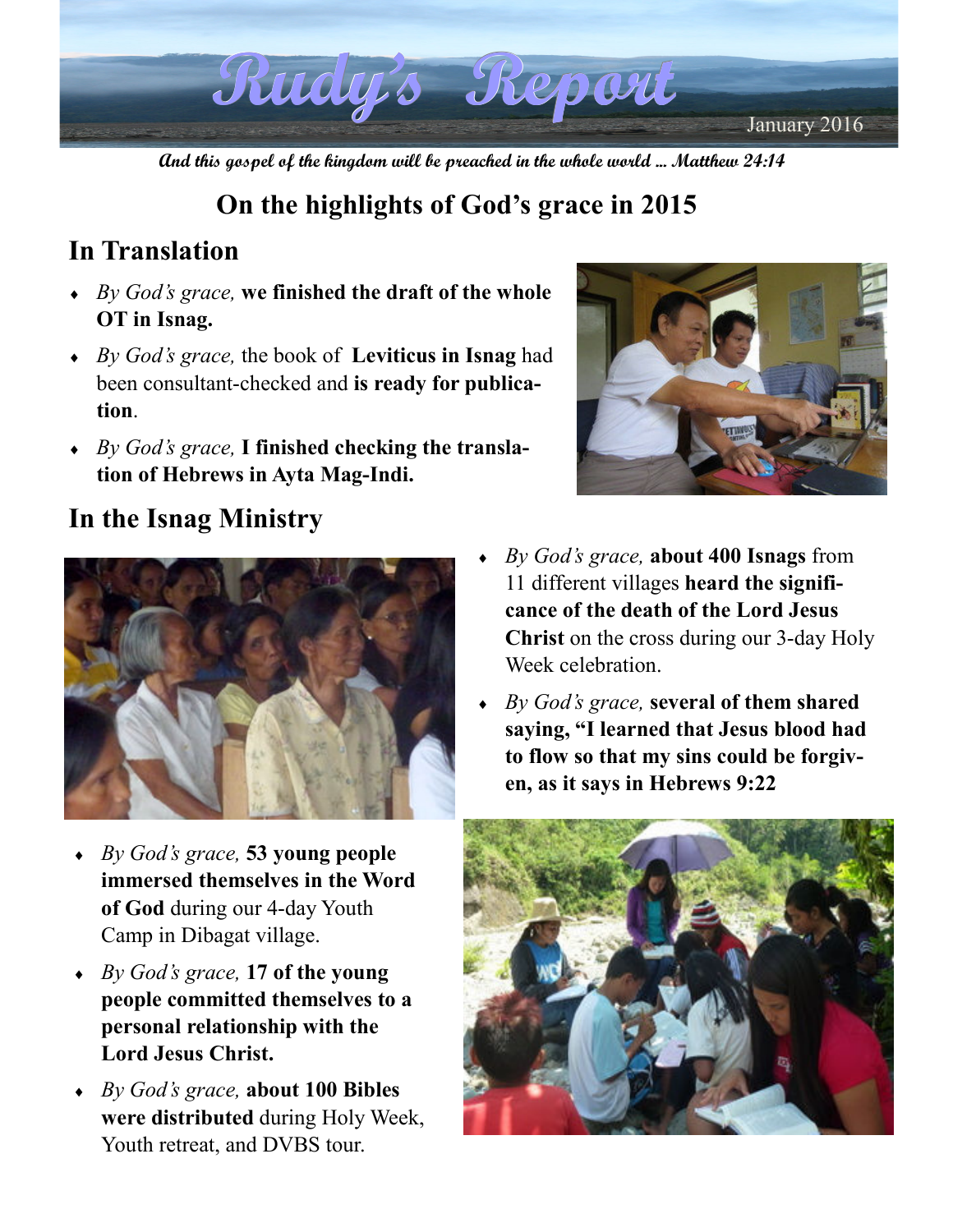

- ♦ *By God's grace,* **the believers in Dibagat village had a good harvest.**
- ♦ *By God's grace,* **they were able to give generously** during our Thanksgiving celebration.



♦ *By God's grace,* on Christmas day several people realized that they are still in darkness, and only looking at the Light

- By God's grace, **133 children from 6 different villages attended the DVBS tour.**
- ♦ *By God's grace,* **33 children accepted the Lord Jesus Christ as their Savior and Lord.**
- ♦ *By God's grace,* **several of these children are being used by God to influence their parents.**



from afar. One of them came to **one of the pastors and said, "I am tired of sitting in the darkness. I want to come to the light."** 

- ♦ *By God's grace,* **I gave a seminar on the basic translation principles to our pastors**  with a special focus on translating hymns and Christian songs. As an application of what they learned, **they translated the hymn "Jesus Shall Reign."**
- ♦ *By God's grace***,** the **attendance of our outreach in Tuyangan village continues to grow**. One of our pastors and his wife have teamed together to do the ministry there.